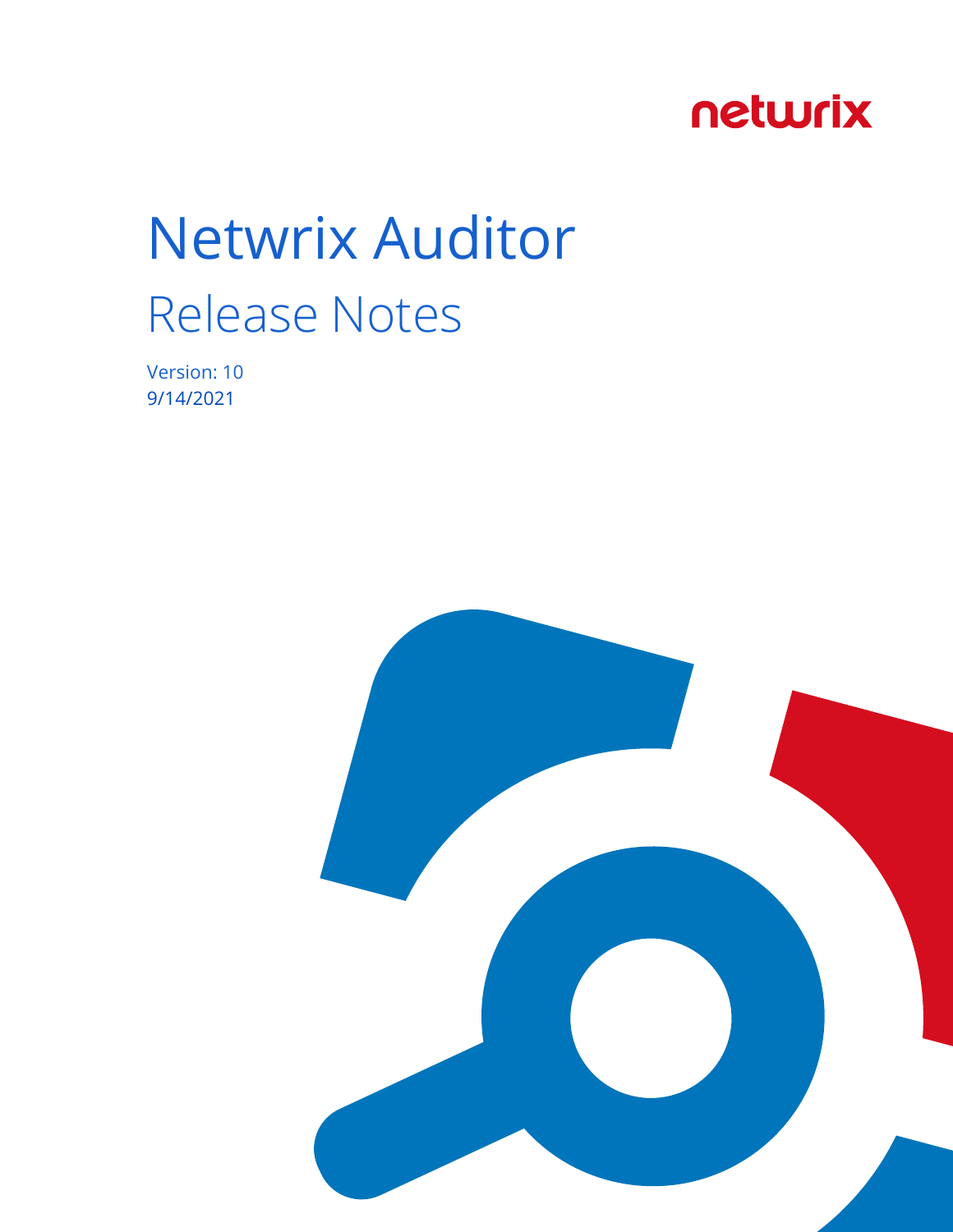#### **Legal Notice**

The information in this publication is furnished for information use only, and does not constitute a commitment from Netwrix Corporation of any features or functions, as this publication may describe features or functionality not applicable to the product release or version you are using. Netwrix makes no representations or warranties about the Software beyond what is provided in the License Agreement. Netwrix Corporation assumes no responsibility or liability for the accuracy of the information presented, which is subject to change without notice. If you believe there is an error in this publication, please report it to us in writing.

Netwrix is a registered trademark of Netwrix Corporation. The Netwrix logo and all other Netwrix product or service names and slogans are registered trademarks or trademarks of Netwrix Corporation. Microsoft, Active Directory, Exchange, Exchange Online, Office 365, SharePoint, SQL Server, Windows, and Windows Server are either registered trademarks or trademarks of Microsoft Corporation in the United States and/or other countries. All other trademarks and registered trademarks are property of their respective owners.

#### **Disclaimers**

This document may contain information regarding the use and installation of non-Netwrix products. Please note that this information is provided as a courtesy to assist you. While Netwrix tries to ensure that this information accurately reflects the information provided by the supplier, please refer to the materials provided with any non-Netwrix product and contact the supplier for confirmation. Netwrix Corporation assumes no responsibility or liability for incorrect or incomplete information provided about non-Netwrix products.

© 2021 Netwrix Corporation.

All rights reserved.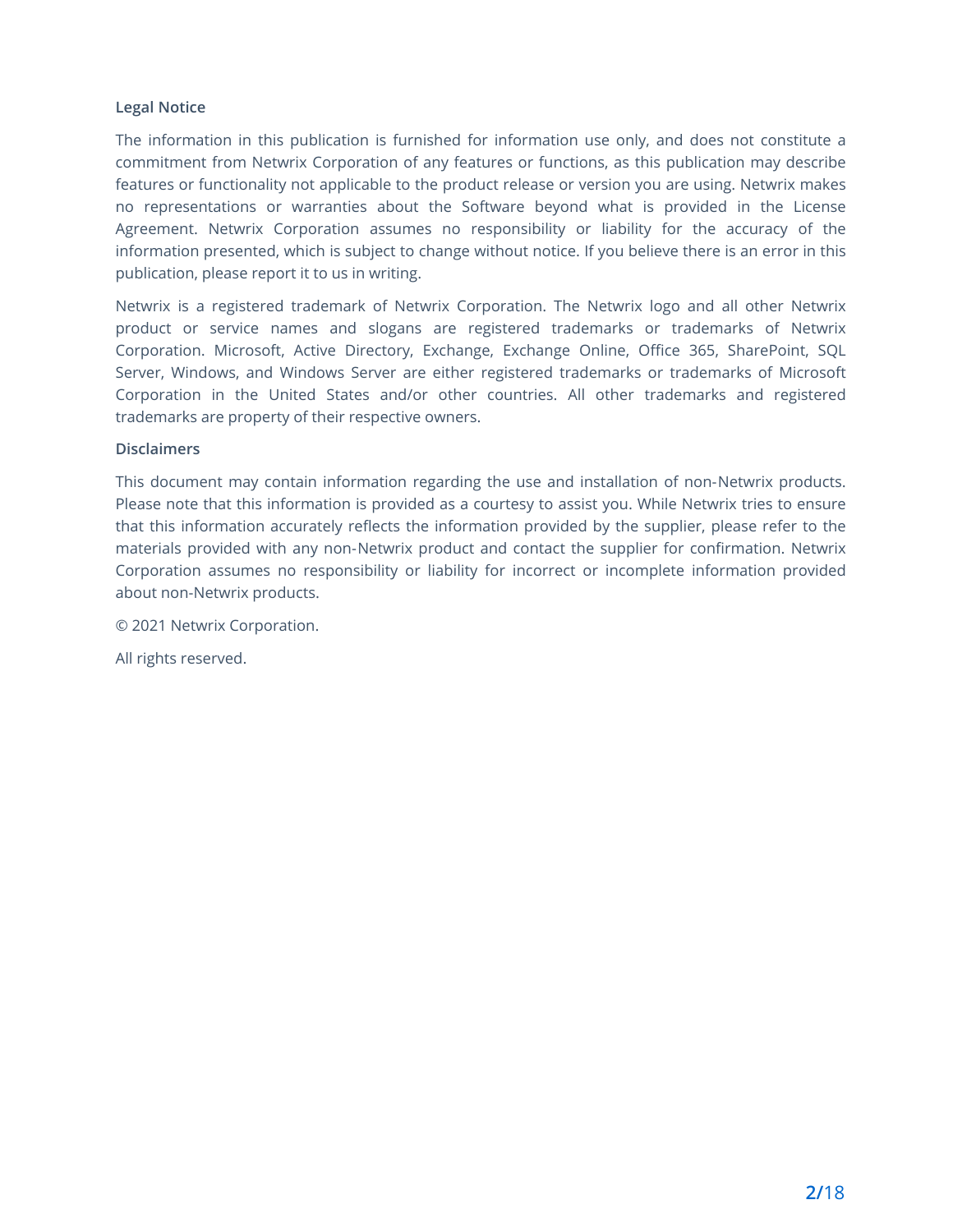## **Table of Contents**

| 2.5. Netwrix Auditor for File Servers (Windows File Server, EMC, NetApp, Nutanix Files)  9 |  |
|--------------------------------------------------------------------------------------------|--|
|                                                                                            |  |
|                                                                                            |  |
|                                                                                            |  |
|                                                                                            |  |
|                                                                                            |  |
|                                                                                            |  |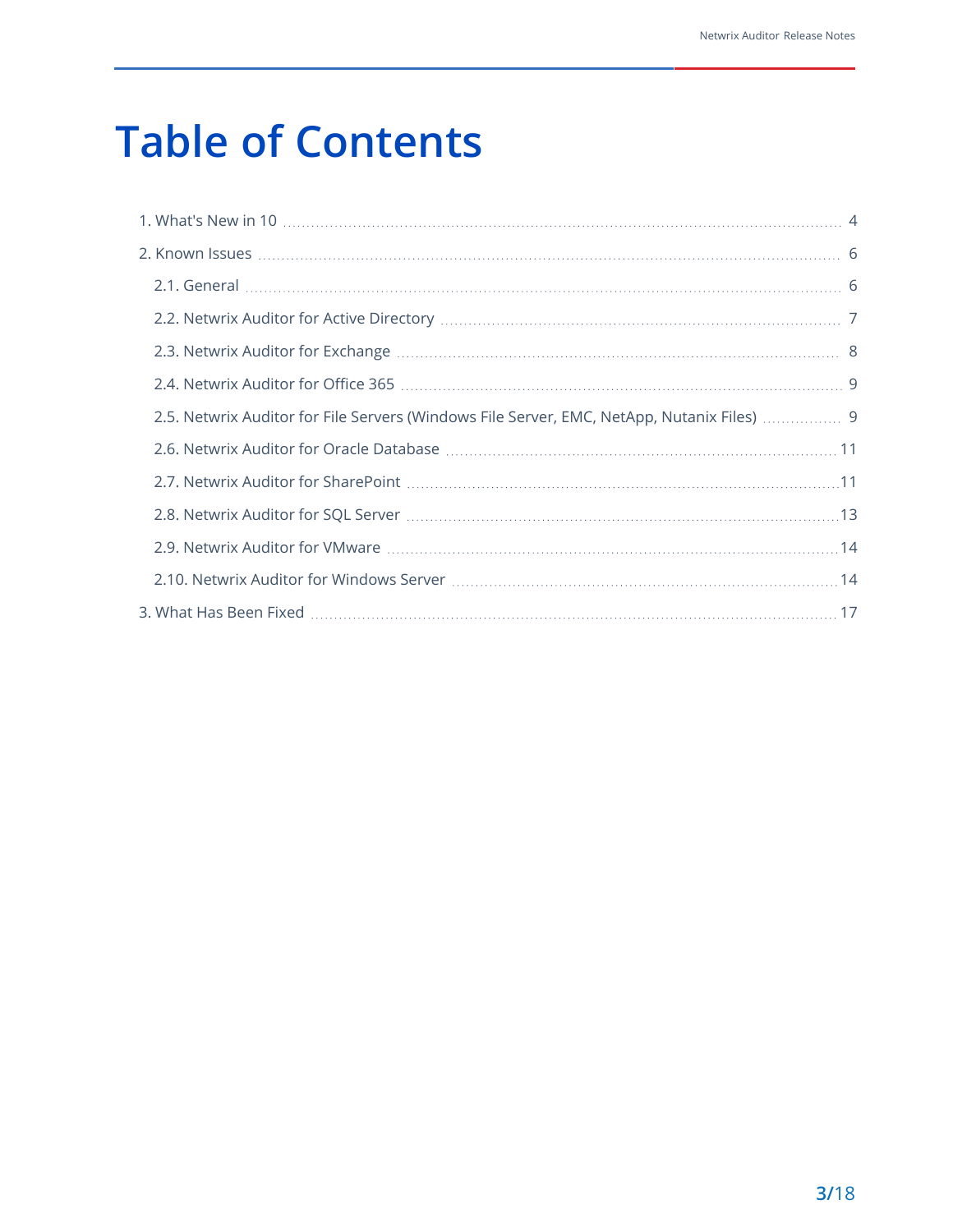## <span id="page-3-0"></span>**1. What's New in 10**

#### Create your personalized security experience

#### New features and improvements you'll get excited about

#### **New: Customizable home screen**

Personalize your security experience — Gain instant access to the most relevant information: Check your company's risk levels and activity trends, view alerts, and access your favorite reports and other information right from the main screen, so you can make swift decisions about your organization's security posture and quickly answer questions about it.

#### **New: Data sensitivity tags in alerts**

Reduce the time to detect incidents involving sensitive data — Detect critical threats faster by setting up alerts that will be triggered whenever sensitive documents are accessed, modified or deleted in a suspicious manner.

#### **New: Data sensitivity tags in search**

Speed response to threats to sensitive data — Make security investigations more efficient by easily filtering out all activity that isn't related to sensitive data. That way, you can focus on what happened to critical data during the incident and formulate the best response faster.

#### **New: Reporting on SQL Server data reads**

Know who's reading the sensitive data in your SQL Server — Hold your privileged users accountable for their actions, such as reading information they are not supposed to. As a result, you can deter behavior that could lead to data leakage, speed security investigations, and prove to auditors that only authorized users view the confidential information you store in SQL Server.

#### **New: State-in-Time reports for Azure AD**

Gain control over your Azure AD users and their roles — Mitigate the risk of a security incident and easily prove to auditors that you're following compliance requirements and industry practices by easily getting detailed information about your Azure AD users and their roles whenever you need it.

#### **New: Reporting on SharePoint Online externally shared data (including new risk in Risk Assessment)**

Identify and eliminate security gaps in SharePoint Online — Spot important security gaps in your SharePoint Online, such as documents that have been shared with external users or that can be accessed by everyone in the organization. Use interactive risk dashboards and detailed reports to see how you can close these gaps to reduce the risk of a breach.

#### Other notable improvements

- 1. New: Alerts Overview dashboard for monitoring alert statistics
- 2. New: State-in-Time data collection for modern authentication-only tenants in Exchange Online
- 3. New: Before and after values for attribute changes in Azure AD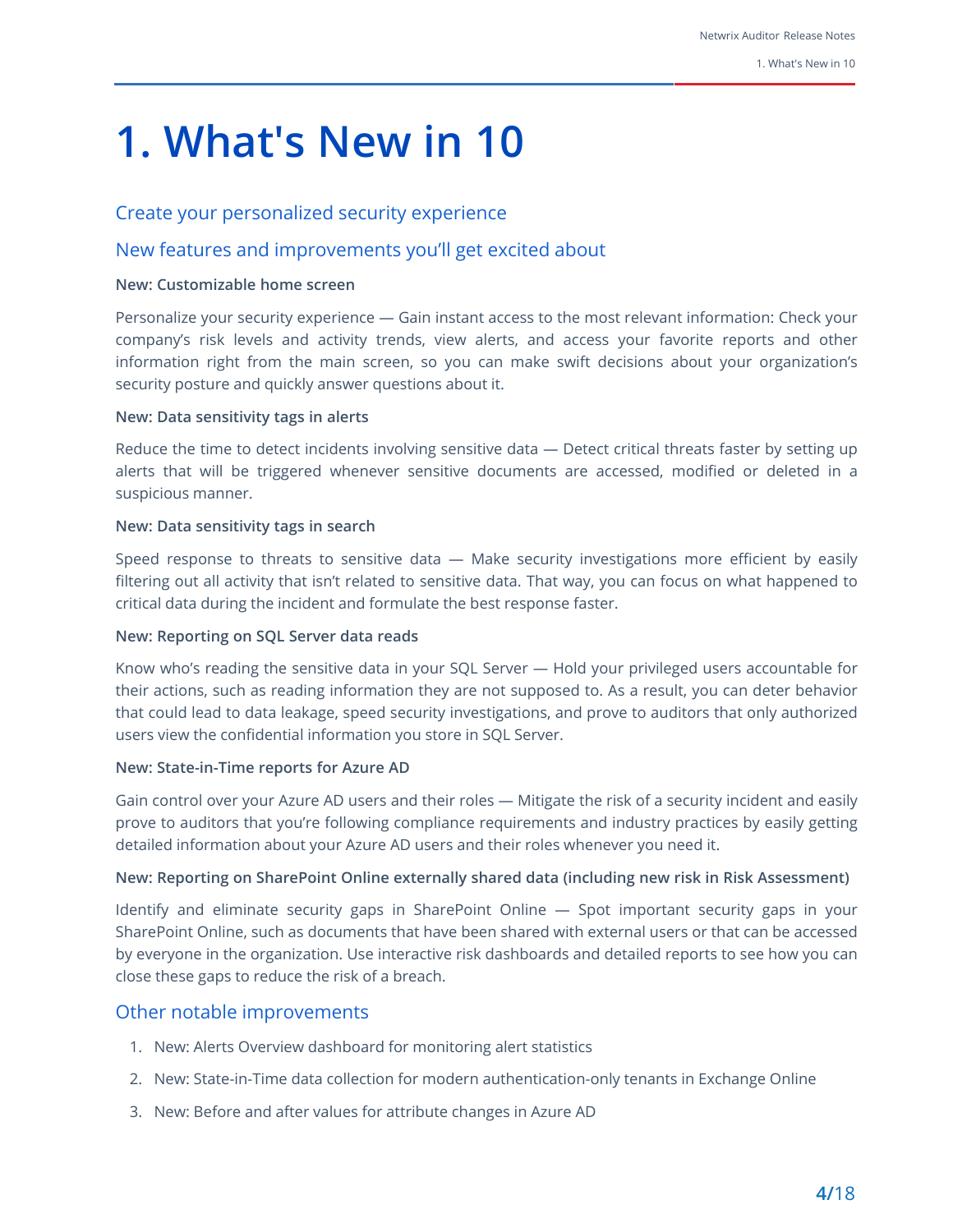- 4. New: Reporting on changes to local users and creations of users and groups in VMware
- 5. New: Support for VMware vSphere 7.0
- 6. New: Support for Nutanix Files 3.7 and 3.8
- 7. New: Auditing of SQL content changes (INSERT, UPDATE, DELETE) without triggers
- 8. New: Event-based collection of Windows Local User and Group changes
- 9. New: Support for Azure AD and Exchange Online in GCC and GCC High environments
- + Other enhancements that improve Netwrix Auditor usability and performance.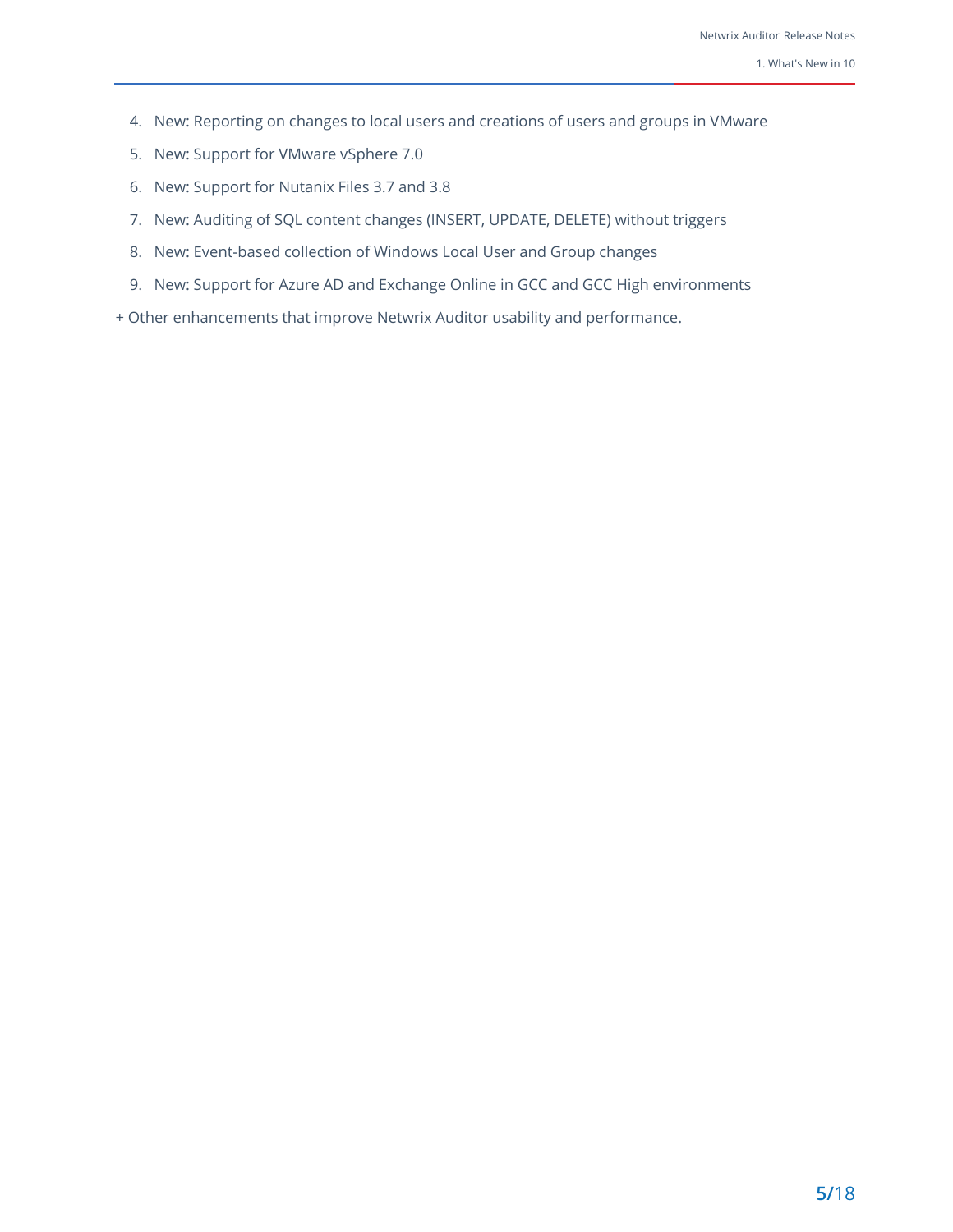<span id="page-5-1"></span><span id="page-5-0"></span>This section provides a list of all currently known issues that customers may experience with Netwrix Auditor 10. For each issue, there is a brief description and a workaround or a comment if available.

## **2.1. General**

| ID     | <b>Issue Description</b>                                                                                                                                                                                     | Comment                                                                                                            |
|--------|--------------------------------------------------------------------------------------------------------------------------------------------------------------------------------------------------------------|--------------------------------------------------------------------------------------------------------------------|
| 160222 | After upgrading to Netwrix Auditor 9.95 you may need<br>to wait for 24 hrs (until data collection daily cycle is<br>completed) for the User Accounts - Attributes report<br>to display all data as designed. | The report may be empty until<br>parentCanonicalName property<br>is collected and stored to the<br>audit database. |
|        |                                                                                                                                                                                                              | The following information<br>based on related properties<br>may be not reported properly:                          |
|        |                                                                                                                                                                                                              | ○ Account locked<br>(accountLockedOut)                                                                             |
|        |                                                                                                                                                                                                              | • Password expired<br>(pwdExpiringTime)                                                                            |
|        |                                                                                                                                                                                                              | <b>o</b> User cannot change<br>password<br>(cannotChangePassword)                                                  |
|        |                                                                                                                                                                                                              | The following information will<br>not be reported:                                                                 |
|        |                                                                                                                                                                                                              | ○ Parent OU/container<br>(parentCanonicalName)                                                                     |
|        |                                                                                                                                                                                                              | Manager<br>$\circ$<br>(managerDisplayName)                                                                         |
|        |                                                                                                                                                                                                              | Manager email address<br>(managerEmail)                                                                            |
|        |                                                                                                                                                                                                              | Street address<br>$\circ$<br>(streetPoBox)                                                                         |
|        |                                                                                                                                                                                                              | Last modified<br>$\circ$<br>(whenChanged)                                                                          |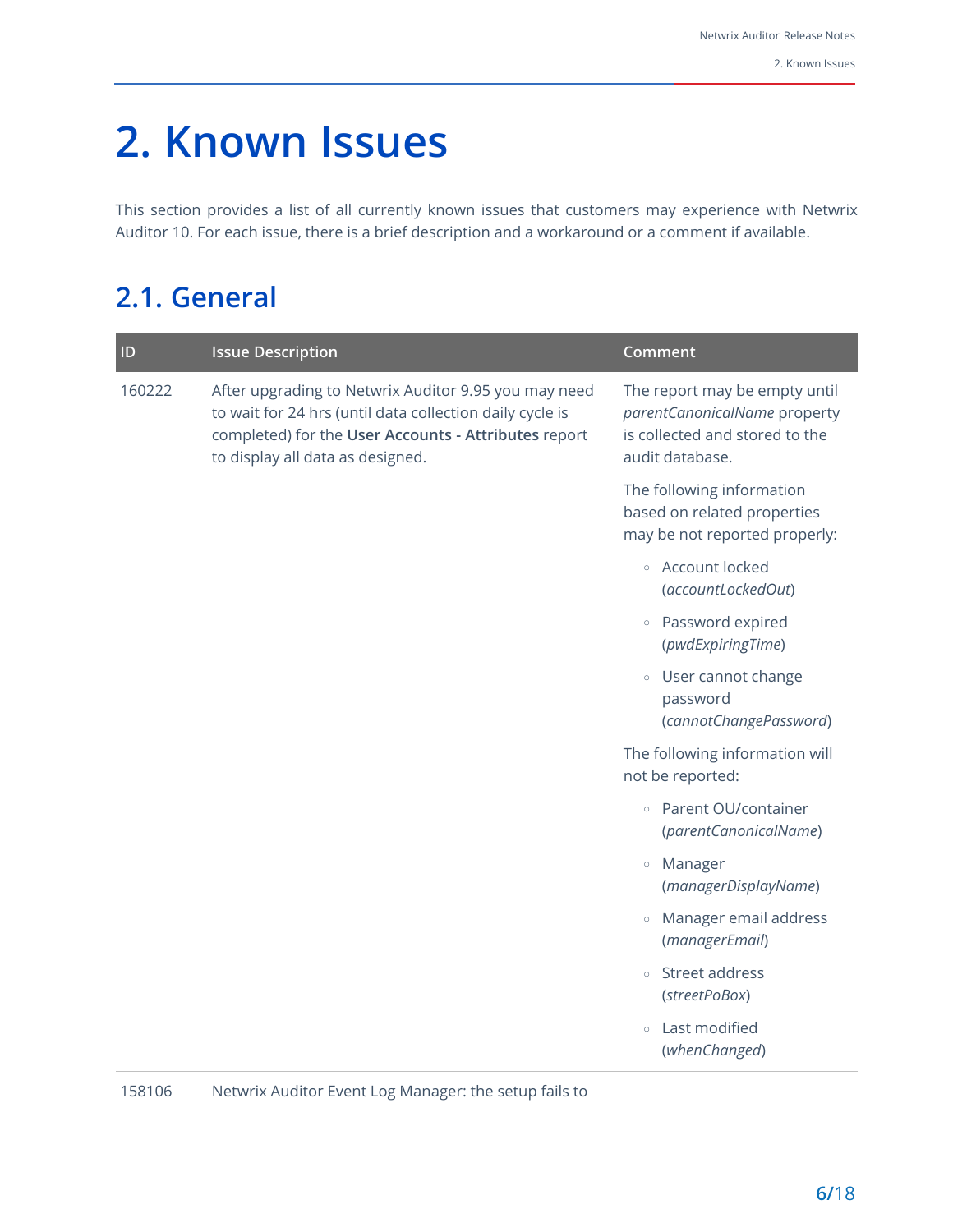| ID     | <b>Issue Description</b>                                                                                                                                                                                                                                                                                                                                     | Comment                                                                                                      |
|--------|--------------------------------------------------------------------------------------------------------------------------------------------------------------------------------------------------------------------------------------------------------------------------------------------------------------------------------------------------------------|--------------------------------------------------------------------------------------------------------------|
|        | copy remote distributed modules. Error details: The<br>process cannot access the file because it is being used by<br>another process.                                                                                                                                                                                                                        |                                                                                                              |
| 88793  | If a Monitoring Plan includes multiple AD domains<br>containing groups with the same name, then Search<br>using Who-In Group filter without specified domain<br>name will return the results for one domain only.                                                                                                                                            | To search within certain<br>domain using this filter, specify<br>filter value in the domain\group<br>format. |
| ID     | <b>Issue Description</b>                                                                                                                                                                                                                                                                                                                                     | Comment                                                                                                      |
| 132274 | Nutanix does not send SMB notification in case the file<br>was changed using some text editors, like Notepad,<br>WordPad, etc. Some other editors work fine (e.g. MS<br>Word). As a result, NDC does not detect file changes, and<br>re-index for changed file does not start automatically. So,<br>it will be re-indexed during the next scheduled re-index |                                                                                                              |

## **2.2. Netwrix Auditor for Active Directory**

<span id="page-6-0"></span>task (1 week by default).

| ID    | <b>Issue Description</b>                                                                                                                                                                                       | Comment                                                                                |
|-------|----------------------------------------------------------------------------------------------------------------------------------------------------------------------------------------------------------------|----------------------------------------------------------------------------------------|
| 10831 | Since the AD Configuration partition is common for all<br>domains in a forest, any change to this partition will be<br>reported by the product for each of the audited domains.                                | Ignore entries with the<br>"System" value in the<br>"Who" column for other<br>domains. |
|       | The name of the user who made the change will only be<br>displayed for the domain where the change was made.<br>Product reports for other audited domains will show the<br>"System" value in the "Who" column. |                                                                                        |
| 11090 | If changes to group membership are made through<br>Exchange Control Panel, the product will report on addition<br>and deletion of all group members in addition to these<br>changes.                           |                                                                                        |
| 13619 | If a change is made to the audited domain through<br>Microsoft Exchange installed in another domain, the<br>originating workstation for such changes will be reported<br>as "Unknown".                         |                                                                                        |
| 14291 | If changes to Active Directory objects are made through                                                                                                                                                        |                                                                                        |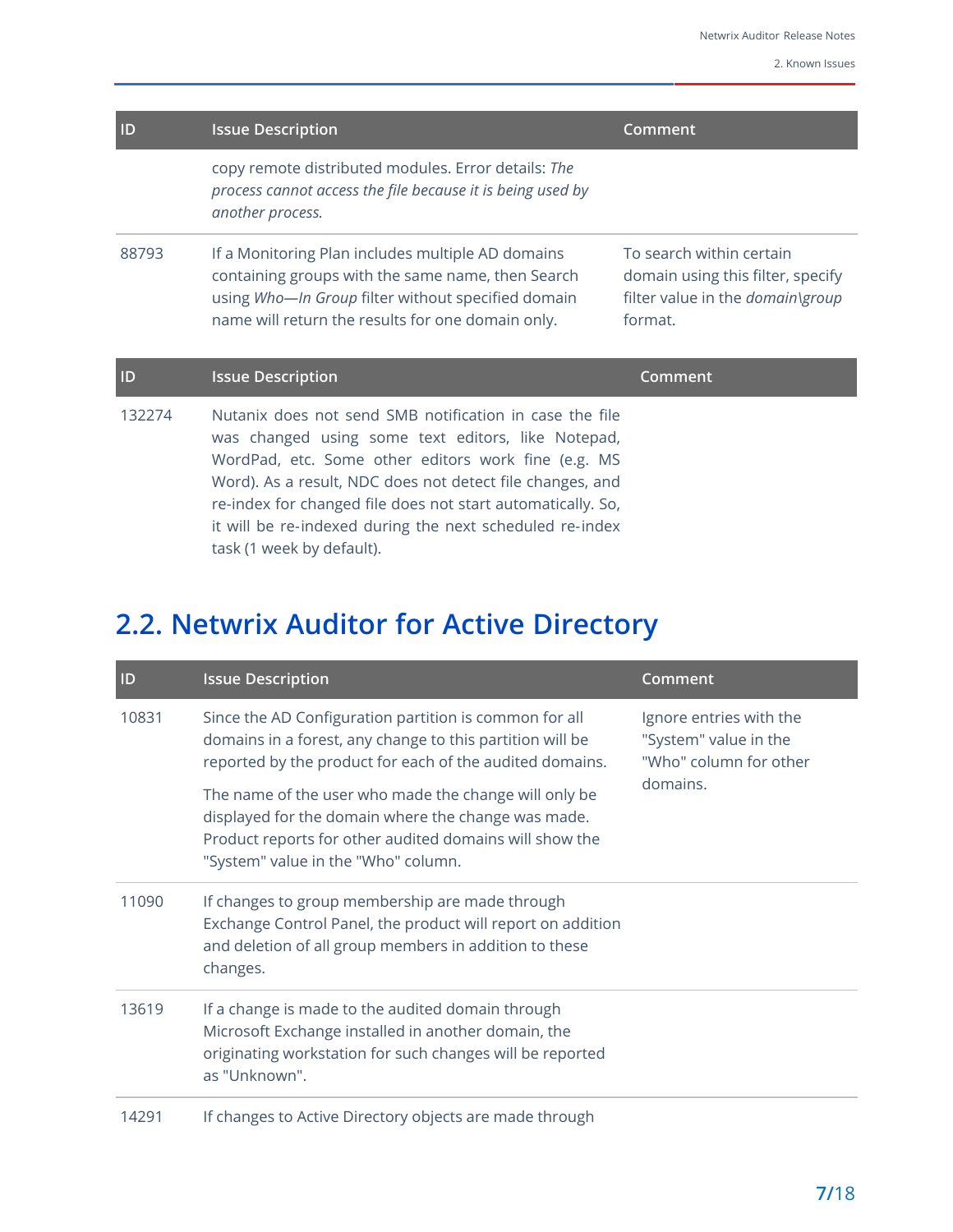| ID             | <b>Issue Description</b>                                                                                                                                                               | Comment |
|----------------|----------------------------------------------------------------------------------------------------------------------------------------------------------------------------------------|---------|
|                | Exchange Management Console or Exchange Control<br>Panel, the "Workstation" field in reports showing the<br>computer from which a change was made may contain<br>several workstations. |         |
| 31008<br>31046 | Netwrix Auditor reports the scheduled task or service start<br>as an interactive logon.                                                                                                |         |
| 63500          | The Administrative Group Members report does not show<br>administrative group members beyond the monitored<br>domain (e.g., child domain users).                                       |         |

## <span id="page-7-0"></span>**2.3. Netwrix Auditor for Exchange**

| ID    | <b>Issue Description</b>                                                                                                                                                                                                                                                                                                                                                                                                                                                    | <b>Comment</b>                                                                                  |
|-------|-----------------------------------------------------------------------------------------------------------------------------------------------------------------------------------------------------------------------------------------------------------------------------------------------------------------------------------------------------------------------------------------------------------------------------------------------------------------------------|-------------------------------------------------------------------------------------------------|
| 11537 | If a user is added through Active Directory Users and<br>Computers, and then a mailbox is created for this user<br>through the Exchange Management Console within a short<br>period of time (less than 10 minutes), the product will show<br>duplicate entries for the mailbox creation event in the<br>"Who" column. One change will show the Exchange name<br>of the account under which a user was created, and the<br>other-the name of the user who created a mailbox. | Ignore the duplicate entry<br>with the Exchange account<br>in the "Who" field.                  |
| 11110 | For Microsoft Exchange, changes to text strings that have<br>line breaks will contain the before and after values only for<br>the text fragment before the line break. The fact of the<br>change itself will be reported for the whole text string.                                                                                                                                                                                                                         | Check the resulting value<br>through Active Directory<br>Users and Computers or<br>other tools. |
| 10897 | The product does not report on changes made on an<br>Exchange with the Edge Transport role.                                                                                                                                                                                                                                                                                                                                                                                 |                                                                                                 |
| 10590 | For Microsoft Exchange, changes to the inetOrgPerson<br>object type will be reported in the Exchange audit reports<br>with the "user" value in the "Object Type" column.                                                                                                                                                                                                                                                                                                    |                                                                                                 |
| 10431 | If a previously disconnected mailbox is reconnected to a<br>user, the Exchange reports will display the mailbox GUID<br>instead of a canonical user name in the "What" column.                                                                                                                                                                                                                                                                                              | To get a canonical user<br>name in an Exchange<br>report, look for the "User"                   |
|       | If, as a result of this operation, the email address of this<br>user is modified, this change will be reported in the Active                                                                                                                                                                                                                                                                                                                                                | attribute in the "Details"<br>field of the reconnected<br>mailbox change entry.                 |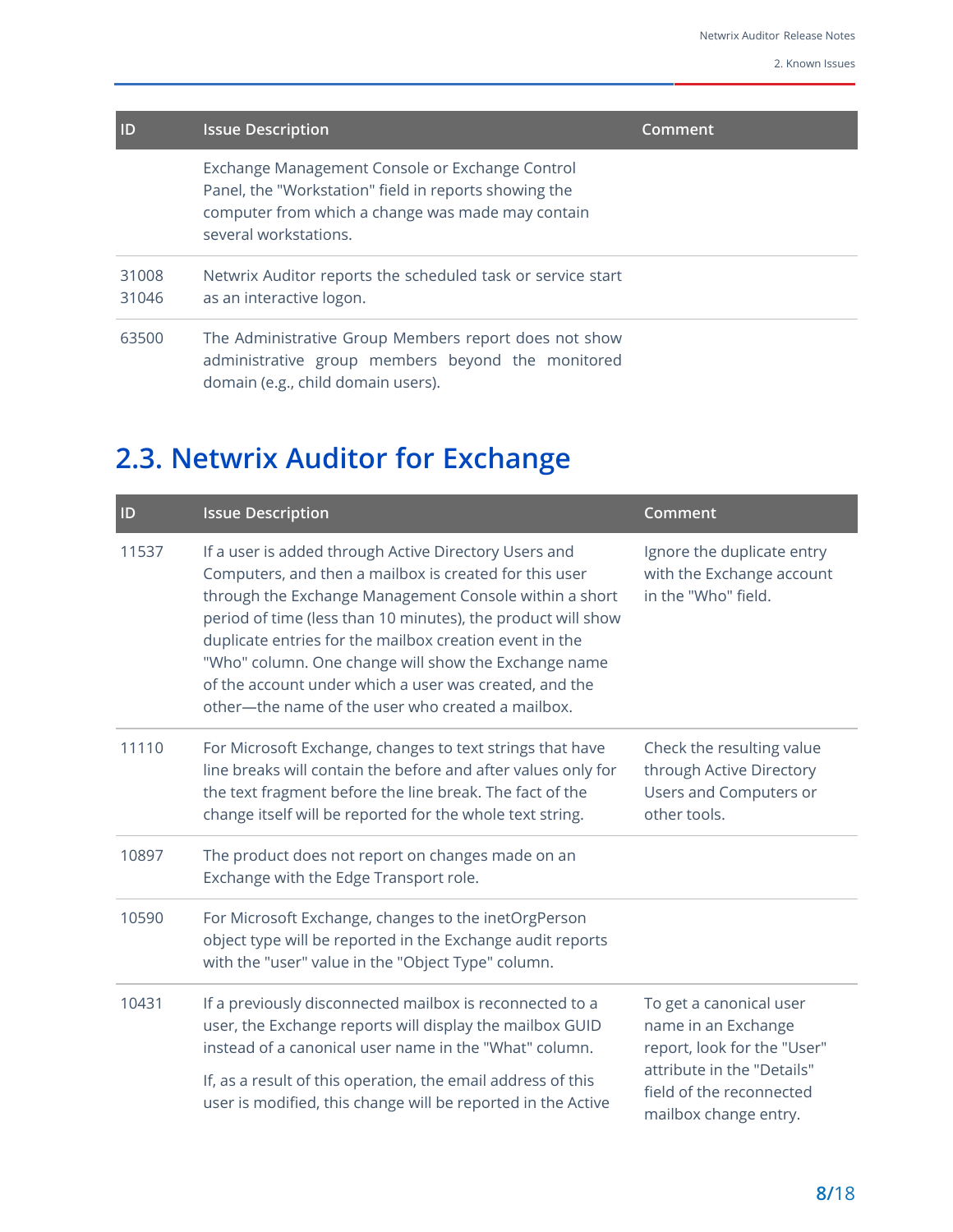| ID | <b>Issue Description</b>                                         | Comment                                                                        |
|----|------------------------------------------------------------------|--------------------------------------------------------------------------------|
|    | Directory reports with the Exchange name in the<br>"Who" column. | To get the "Who" value for<br>the email address change<br>entry, open Exchange |
|    |                                                                  | report for the same time                                                       |

report for the same time period and look for the entry reflecting the mailbox reconnection event. The user who reconnected the mailbox is the same user who initiated the email address change event. You can match the email notification entry with the mailbox reconnection entry by comparing the Object Path field in the Active Directory report with the User attribute in the "Details" field of the Exchange report.

### <span id="page-8-0"></span>**2.4. Netwrix Auditor for Office 365**

| ID | <b>Issue Description</b>                                                                                                                                                                                                                                               | Comment                                                                                                                                                           |
|----|------------------------------------------------------------------------------------------------------------------------------------------------------------------------------------------------------------------------------------------------------------------------|-------------------------------------------------------------------------------------------------------------------------------------------------------------------|
|    | When monitoring Exchange Online, Add/Remove mailbox<br>actions will not be reported if mailboxes are created by<br>the cloud services as a result of the user's license<br>assignment. (The assignment of the license is reported by<br>Netwrix Auditor for Azure AD.) | For Add/Remove mailbox<br>actions to be reported, they<br>must be created / removed via<br>the PowerShell, using the<br>New-mailbox Of Remove-<br>mailbox cmdlet. |

## <span id="page-8-1"></span>**2.5. Netwrix Auditor for File Servers (Windows File Server, EMC, NetApp, Nutanix Files)**

| <b>ID</b> | <b>Issue Description</b>                                                                                    | Comment |
|-----------|-------------------------------------------------------------------------------------------------------------|---------|
| 128593    | For Nutanix file server: effective permissions (as a<br>combination of NTFS and Shared permissions) are not |         |
|           | calculated properly for the local Administrators group                                                      |         |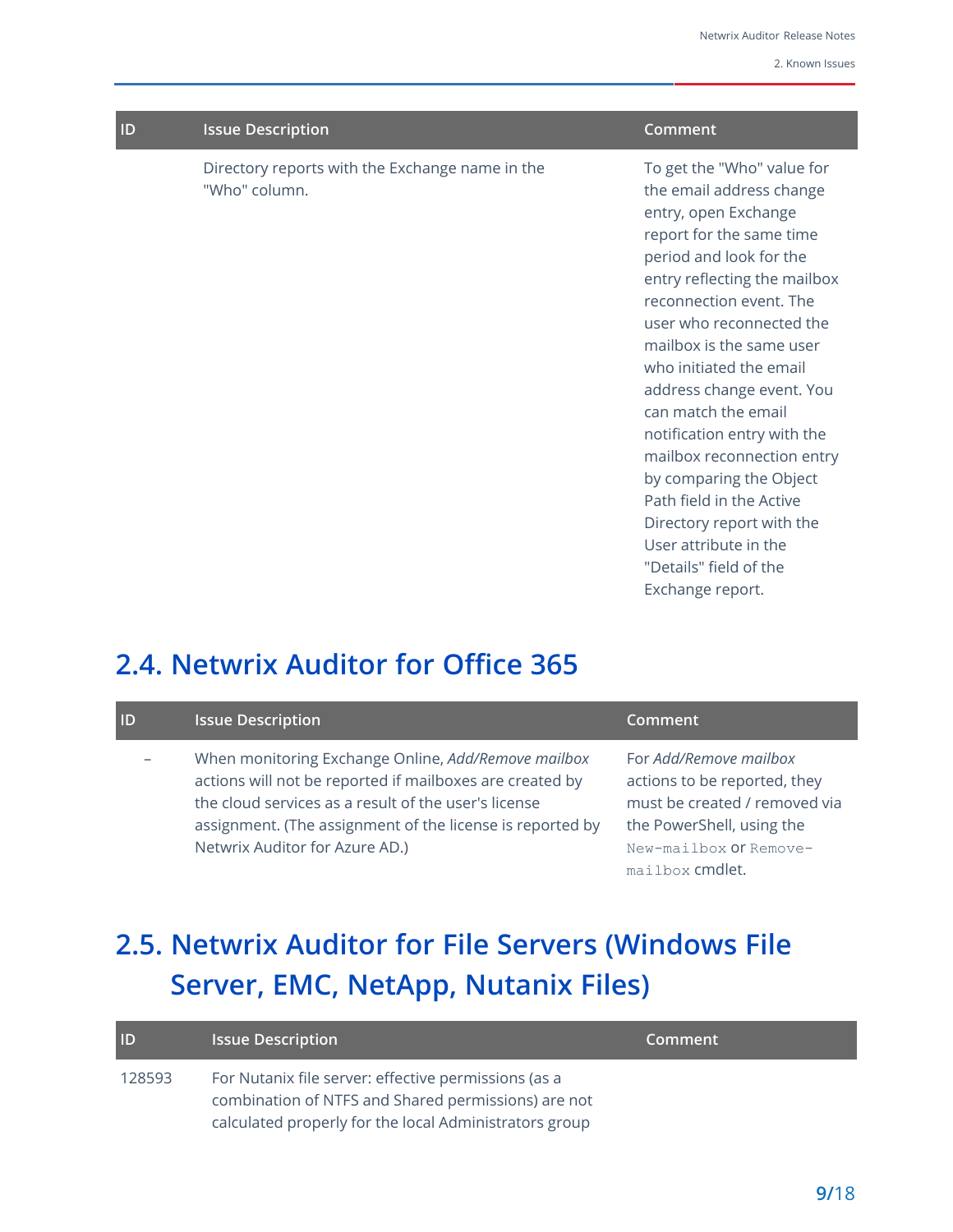| ID                   | <b>Issue Description</b>                                                                                                                                                                                                                                           | Comment                                                                                                                |
|----------------------|--------------------------------------------------------------------------------------------------------------------------------------------------------------------------------------------------------------------------------------------------------------------|------------------------------------------------------------------------------------------------------------------------|
|                      | members.                                                                                                                                                                                                                                                           |                                                                                                                        |
| 126202               | For Windows file server: if a mount point is a shared<br>folder, then the objects in its root will be initially collected<br>by Netwrix Auditor and appear as processed by System<br>account.                                                                      | During the next data<br>collections, all actions for<br>these objects will be<br>monitored in a normal way.            |
| 126198               | Netwrix Auditor for Windows File Server does not audit the<br>mount points targeted at the subfolder of a file share.                                                                                                                                              | To process such mount<br>points, in the monitored<br>item settings provide<br>network path to the target<br>subfolder. |
| 2871<br>762<br>42760 | For NetApp 8.3.1 (or earlier) and EMC Isilon systems<br>Netwrix Auditor may skip empty files creation and newly<br>created folders in reports and activity summaries.                                                                                              |                                                                                                                        |
| 30698<br>30847       | If you switch native log format (EVTX and XML) on a<br>NetApp 8.3.1 (or earlier) file server, you will receive errors<br>on data collections until the first change event is captured<br>and log is created. These errors can be ignored.                          |                                                                                                                        |
|                      | If you performed a switch when the data collection was in<br>progress you will receive an error stating that the log<br>cannot be read. After a switch, Netwrix Auditor will not be<br>able to get data from the previously used log.                              |                                                                                                                        |
| 9450<br>9208<br>8887 | When monitoring NetApp8.3.1 (or earlier), viewing an<br>object's security properties may be reported as a change<br>to these properties.                                                                                                                           |                                                                                                                        |
| 34787                | When monitoring NetApp 8.3.1 (or earlier), if an audit<br>configuration error occurred within previous 11 hours,<br>further data collection statuses may be Working and<br>Ready even if this error persists.                                                      | To keep data collection<br>status up-to-date, it is<br>recommended to run data<br>collections less frequently          |
|                      | Netwrix Auditor automatically checks audit settings every<br>11 hours irrespective of scheduled or on-demand data<br>collections, and writes a single notification into the Netwrix<br>Auditor System Health log. Scroll down the log to see the<br>error/warning. | (e.g., twice a day-every 12<br>hours).                                                                                 |
|                      |                                                                                                                                                                                                                                                                    | To resolve configuration<br>error:                                                                                     |
|                      |                                                                                                                                                                                                                                                                    | • Enable automatic                                                                                                     |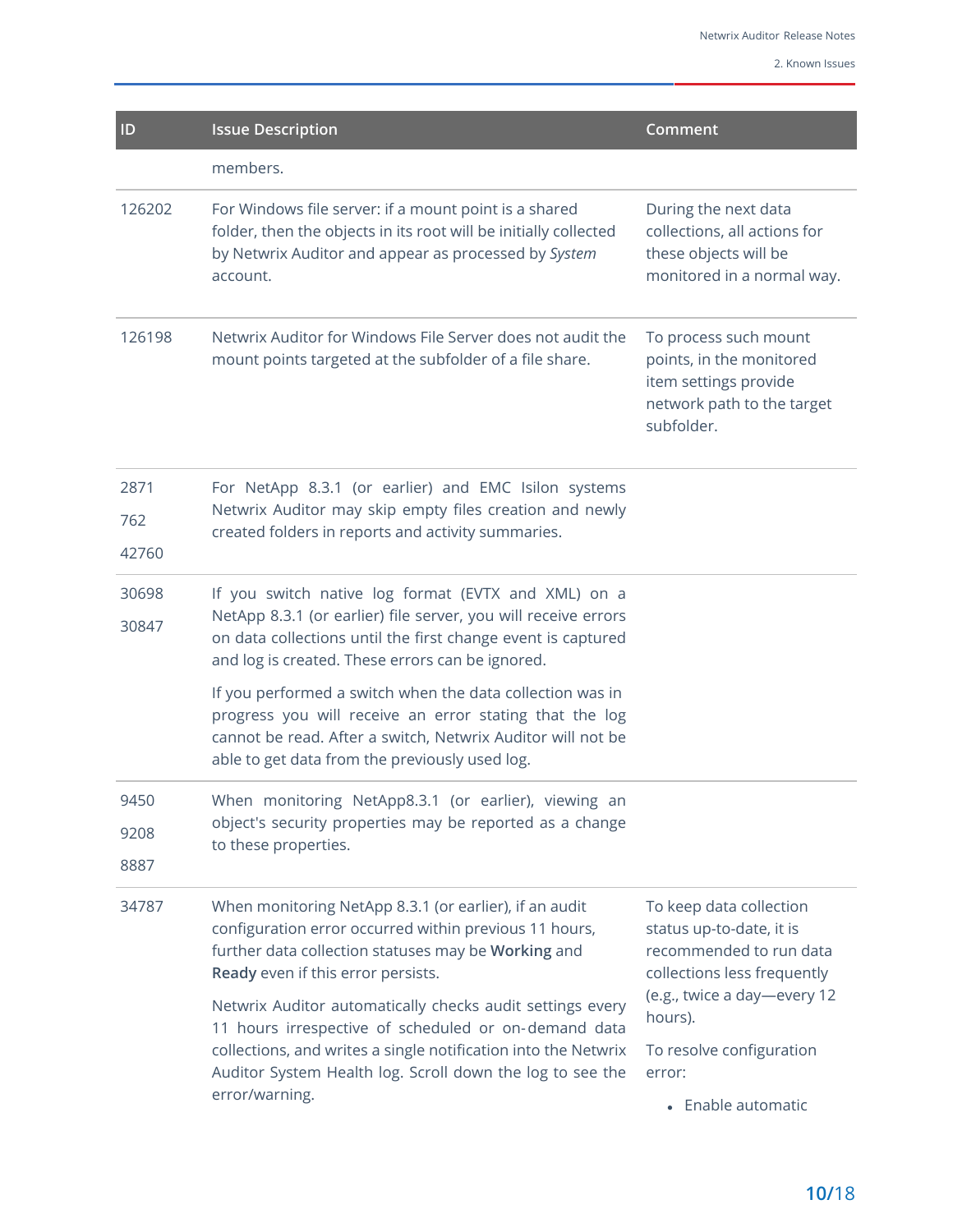| ID | <b>Issue Description</b> | Comment                |
|----|--------------------------|------------------------|
|    |                          | audit configuration.   |
|    |                          | Fiv the error manually |

- $\bullet$  Fix the error manually if this error is related to insufficient object permissions.
- Add a problem object to omitcollect.txt to exclude it from monitoring.

### <span id="page-10-0"></span>**2.6. Netwrix Auditor for Oracle Database**

| D      | Issue Description                                                                                                                                                                | Comment                                                                     |
|--------|----------------------------------------------------------------------------------------------------------------------------------------------------------------------------------|-----------------------------------------------------------------------------|
| 158579 | When adding Oracle Database instance or Wallet item to<br>monitoring plan, Netwrix Auditor shows the following<br>error: "Failed to install one or more required<br>components." | <b>Restart the Netwrix Auditor</b><br>for Oracle Database Audit<br>Service. |

### <span id="page-10-1"></span>**2.7. Netwrix Auditor for SharePoint**

| ID    | <b>Issue Description</b>                                                                                                                                                                                                                                                                                                                                                  | Comment                                                                                                                                                                                                                                   |
|-------|---------------------------------------------------------------------------------------------------------------------------------------------------------------------------------------------------------------------------------------------------------------------------------------------------------------------------------------------------------------------------|-------------------------------------------------------------------------------------------------------------------------------------------------------------------------------------------------------------------------------------------|
| 1549  | SharePoint Central Administration URL<br>specified<br>on<br>monitoring plan creation cannot exceed 80 characters.                                                                                                                                                                                                                                                         | If your SharePoint Central<br>Administration URL exceeds<br>80 characters, create a<br>short name and specify it in<br>the Alternate Access<br>Mappings, and create a Site<br>Binding in IIS for SharePoint<br>Central Administration v4. |
| 12683 | When a lot of SharePoint changes are made within a short<br>period of time (15-20 changes per second), some events<br>may be lost and not reflected in audit reports and Activity<br>Summaries because of the default IIS recycle settings (the<br>IIS Worker Process that accumulates data on changes is<br>restarted before all data is written to the Audit Database). | Modify the default IIS<br>recycle settings to keep data<br>when the process is<br>restarted. For details on<br>how to configure recycling,<br>refer to the following<br>Microsoft article: Recycling<br>Settings for an Application       |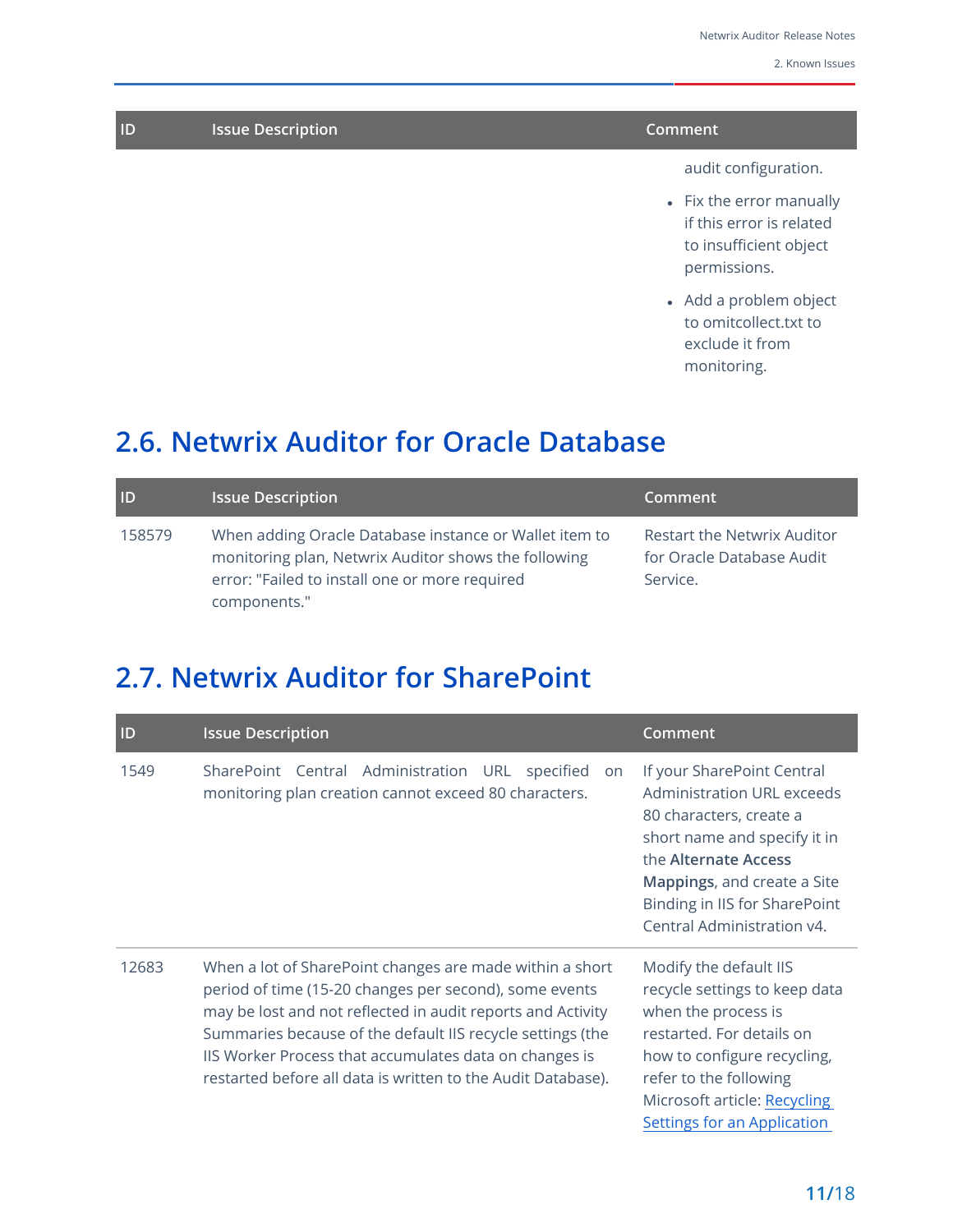| ID    | <b>Issue Description</b>                                                                                                                                                                                        | Comment |
|-------|-----------------------------------------------------------------------------------------------------------------------------------------------------------------------------------------------------------------|---------|
|       |                                                                                                                                                                                                                 | Pool.   |
| 12883 | The timestamp for SharePoint farm configuration changes<br>in audit reports and Activity Summary emails is the time<br>when Netwrix Auditor generates the daily Activity<br>Summary, not the actual event time. |         |
| 13445 | The following changes are reported by the product with the<br>"Unknown" value in the "Who" column:                                                                                                              |         |
|       | • Automatic creation of SharePoint groups on site<br>creation if it uses unique permissions instead of<br>inheriting them                                                                                       |         |
|       | • All changes made under the "Anonymous" user if the<br>security policy permits such changes                                                                                                                    |         |
| 13918 | The following changes are reported with the<br>"SHAREPOINT\system" value in the "Who" column:                                                                                                                   |         |
|       | • Changes made under an account that belongs to<br>Farm Admins                                                                                                                                                  |         |
|       | • Changes made under an account that is a Managed<br>account for the Web Application Pool                                                                                                                       |         |
|       | Changes made under an account that is specified in<br>the User Policy of the modified Web Application with<br>the "Operates as a system" option enabled                                                         |         |
|       | • Changes resulting from SharePoint Workflows                                                                                                                                                                   |         |
| 13977 | The "Workstation" field is not reported for content changes<br>if they were made in one of the following ways:                                                                                                  |         |
|       | • Through powershell cmdlets                                                                                                                                                                                    |         |
|       | • Through the Site settings $\rightarrow$ Content and Structure<br>menu                                                                                                                                         |         |
|       | Through Microsoft servers and Office applications<br>integrated with SharePoint                                                                                                                                 |         |
|       | • Through SharePoint workflows                                                                                                                                                                                  |         |
|       | • Through the Upload Multiple Files menu option                                                                                                                                                                 |         |
|       | • Through the Open With Explorer menu option                                                                                                                                                                    |         |
|       | • Through a shared folder                                                                                                                                                                                       |         |
|       | Deletion of items through the context menu                                                                                                                                                                      |         |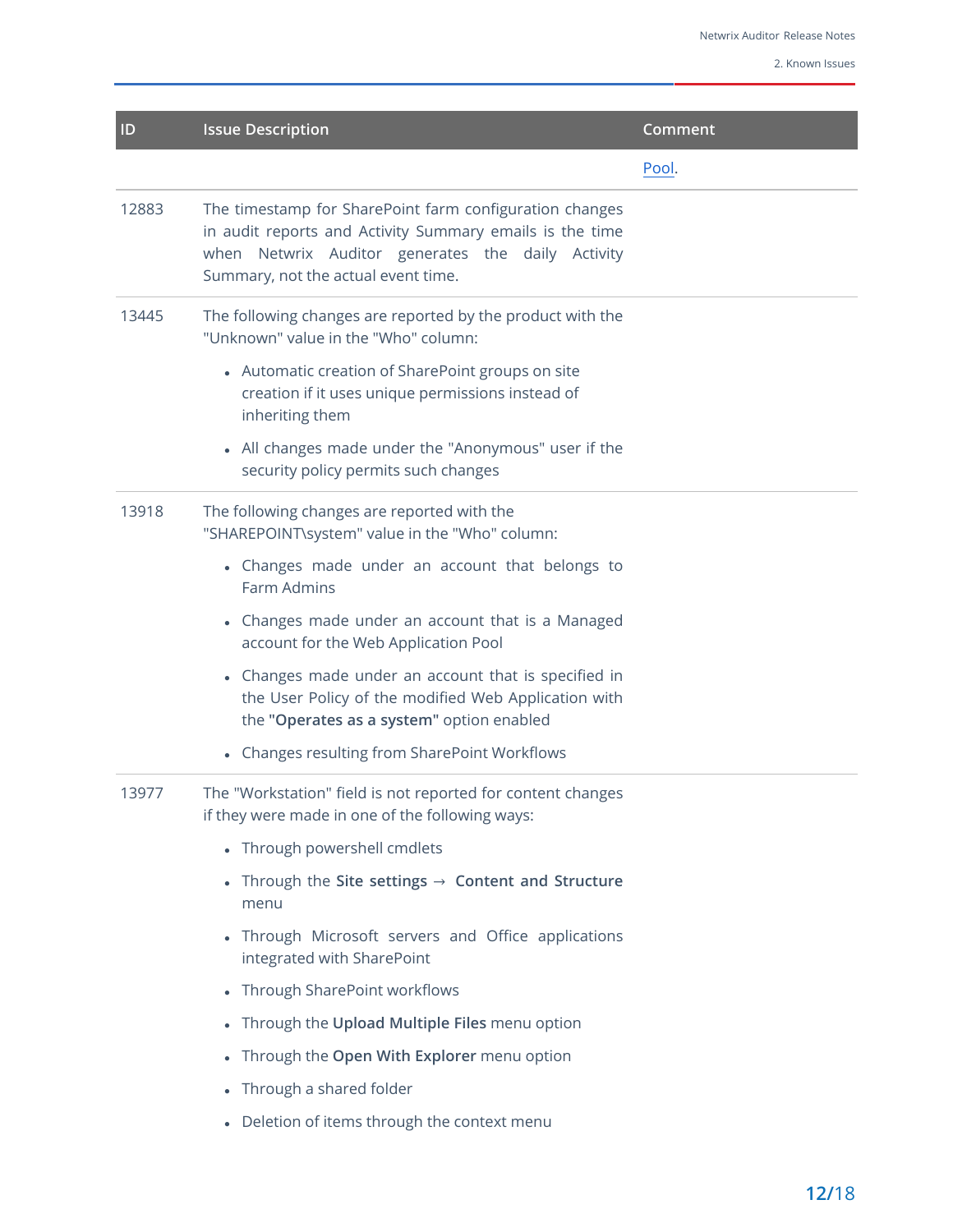| D     | <b>Issue Description</b>                                                                                                                  | Comment |
|-------|-------------------------------------------------------------------------------------------------------------------------------------------|---------|
| 33670 | Netwrix Auditor does not report on changes to lists, list<br>items, and web sites that had occurred before these<br>objects were removed. |         |

## <span id="page-12-0"></span>**2.8. Netwrix Auditor for SQL Server**

| ID     | <b>Issue Description</b>                                                                                                                                                                                                                                                                                                      | Comment                                                                                                                                                                              |
|--------|-------------------------------------------------------------------------------------------------------------------------------------------------------------------------------------------------------------------------------------------------------------------------------------------------------------------------------|--------------------------------------------------------------------------------------------------------------------------------------------------------------------------------------|
| 182794 | When the NDC Provider integration module is configured, Workaround:                                                                                                                                                                                                                                                           |                                                                                                                                                                                      |
|        | Netwrix Auditor incorrectly applies data categories to SQL<br>Server tables in case when Netwrix Data Classification has<br>been upgraded to the next version.                                                                                                                                                                | Navigate to the Netwrix Data<br>Classification web console and<br>re- index your SQL Server<br>source manually; or wait until<br>product<br>completes<br>the<br>planned re-indexing. |
| 7769   | Removal of a SQL Job together with unused schedules is<br>reported with the "System" value in the "Who" column.                                                                                                                                                                                                               |                                                                                                                                                                                      |
| 6789   | With the Audit data changes option enabled, when you<br>try to perform the UPDATE/INSERT/DELETE operations in<br>an audited database, an error is returned stating that the<br>statements cannot be executed because the database<br>owner SID cannot be resolved or SIDs do not match.                                       | detailed information<br>For<br>about the issue and for a<br>solution,<br>refer<br>the<br>to<br>following<br><b>Netwrix</b><br>Knowledge base article:                                |
|        | NOTE: Database backup and restore may lead to<br>unresolved or not matching SIDs.                                                                                                                                                                                                                                             | An error is returned stating<br>that you have problems<br>accessing an audited<br>database.                                                                                          |
| 25667  | Netwrix Auditor shows the same workstation name in<br>reports and search results for all changes made to an<br>object within the data collection period (24 hours for<br>default data collection schedule or between two manual<br>launches) even if changes were made by different users<br>and from different workstations. |                                                                                                                                                                                      |
| 155774 | The 'Object Permissions in SQL Server' and 'Account<br>Permissions in SQL Server' reports will not show the ALTER<br>(SERVER_ROLE) capability for the privileged users in SQL<br>Server 2008 R2 due to that SQL Server version<br>implementation.                                                                             |                                                                                                                                                                                      |
| 139588 | The 'Object Permissions in SQL Server' and 'Account                                                                                                                                                                                                                                                                           |                                                                                                                                                                                      |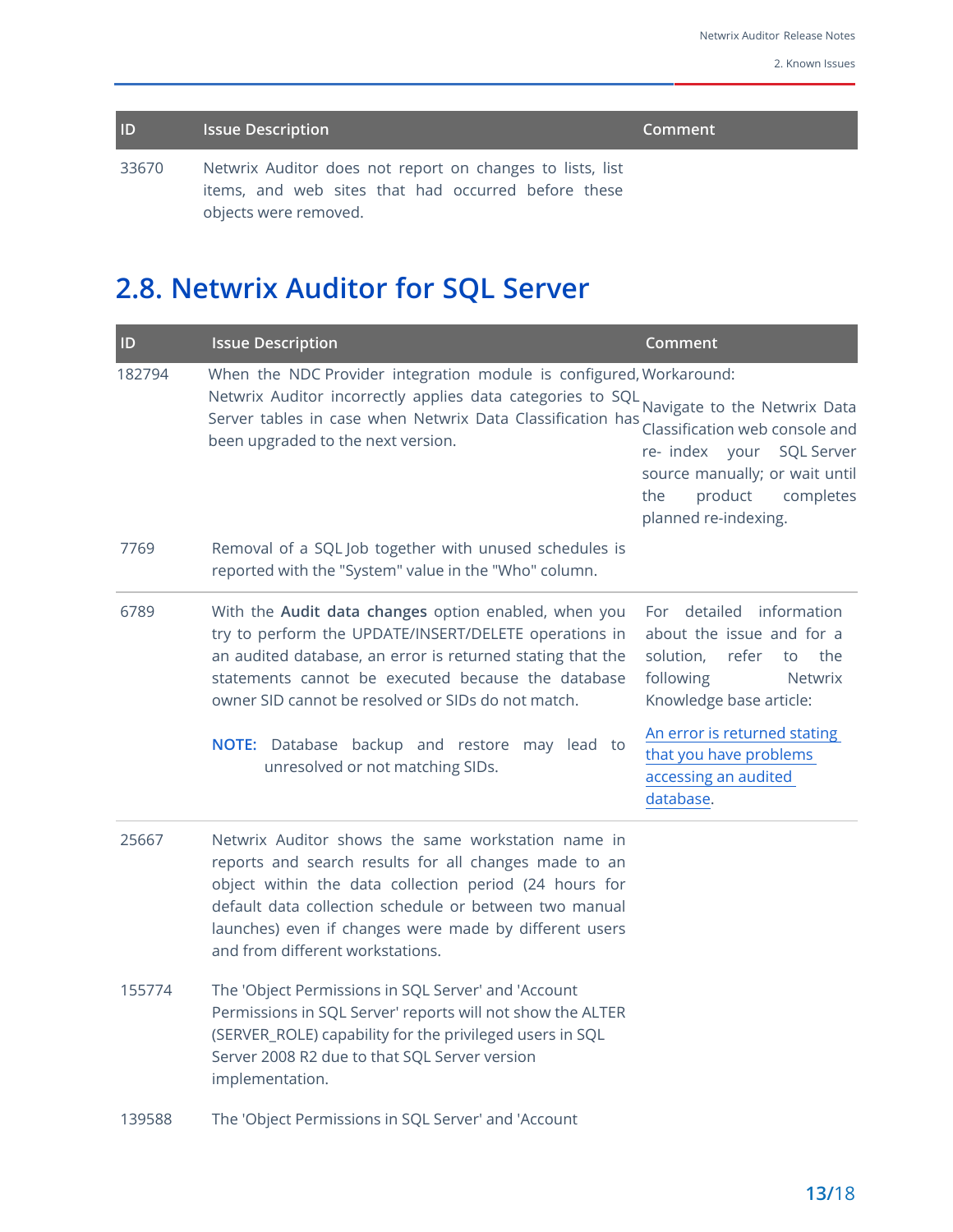| D      | <b>Issue Description</b>                                                                                                                                                                             | Comment |
|--------|------------------------------------------------------------------------------------------------------------------------------------------------------------------------------------------------------|---------|
|        | Permissions in SQL Server' reports will not show the<br>RESTORE capability for the database owner.                                                                                                   |         |
| 139554 | Permissions for INFORMATION_SCHEMA granted via<br>master db will not be reported in the 'Account Permissions<br>in SQL Server' report.                                                               |         |
| 155179 | State-in-time data for some system tables may not be<br>collected properly.                                                                                                                          |         |
| 145577 | Windows principals and windows_membership data will<br>not be included in the state-in-time snapshot when<br>collecting data on the group having members who belong<br>to the outgoing trust domain. |         |

### <span id="page-13-0"></span>**2.9. Netwrix Auditor for VMware**

| <b>IID</b> | <b>Issue Description</b>                                                                                                                                                                      | Comment |
|------------|-----------------------------------------------------------------------------------------------------------------------------------------------------------------------------------------------|---------|
| 160233     | Netwrix Auditor for VMware will not collect data on Failed<br>Logon event in case of incorrect logon attempt through<br>VMware vCenter Single Sign-On.                                        |         |
| 168911     | When creating a state-in-time snapshot, Netwrix Auditor<br>for VMware will not collect data on AD users if these<br>users' permissions were granted via membership in their<br>Primary Group. |         |

### <span id="page-13-1"></span>**2.10. Netwrix Auditor for Windows Server**

| <b>ID</b> | <b>Issue Description</b>                                                                                                                                                                                                                                                                                           | Comment                                                                                                                                                                 |
|-----------|--------------------------------------------------------------------------------------------------------------------------------------------------------------------------------------------------------------------------------------------------------------------------------------------------------------------|-------------------------------------------------------------------------------------------------------------------------------------------------------------------------|
| 134683    | When calculating "Servers with unauthorized antivirus<br>software" risk metric value, Windows 2016/2019 machines<br>where pre-installed Windows Defender is running are<br>considered a risk factor.<br>They will be also considered a risk factor when the<br>"Antivirus Baseline" filter in the "Windows Server" | If you install a third-party<br>antivirus<br>product,<br><b>VOU</b><br>should uninstall Windows<br>Defender as recommended<br>by Microsoft.<br>Otherwise, there will be |
|           | Inventory" report is applied.                                                                                                                                                                                                                                                                                      | two antiviruses running:<br>Windows Defender and                                                                                                                        |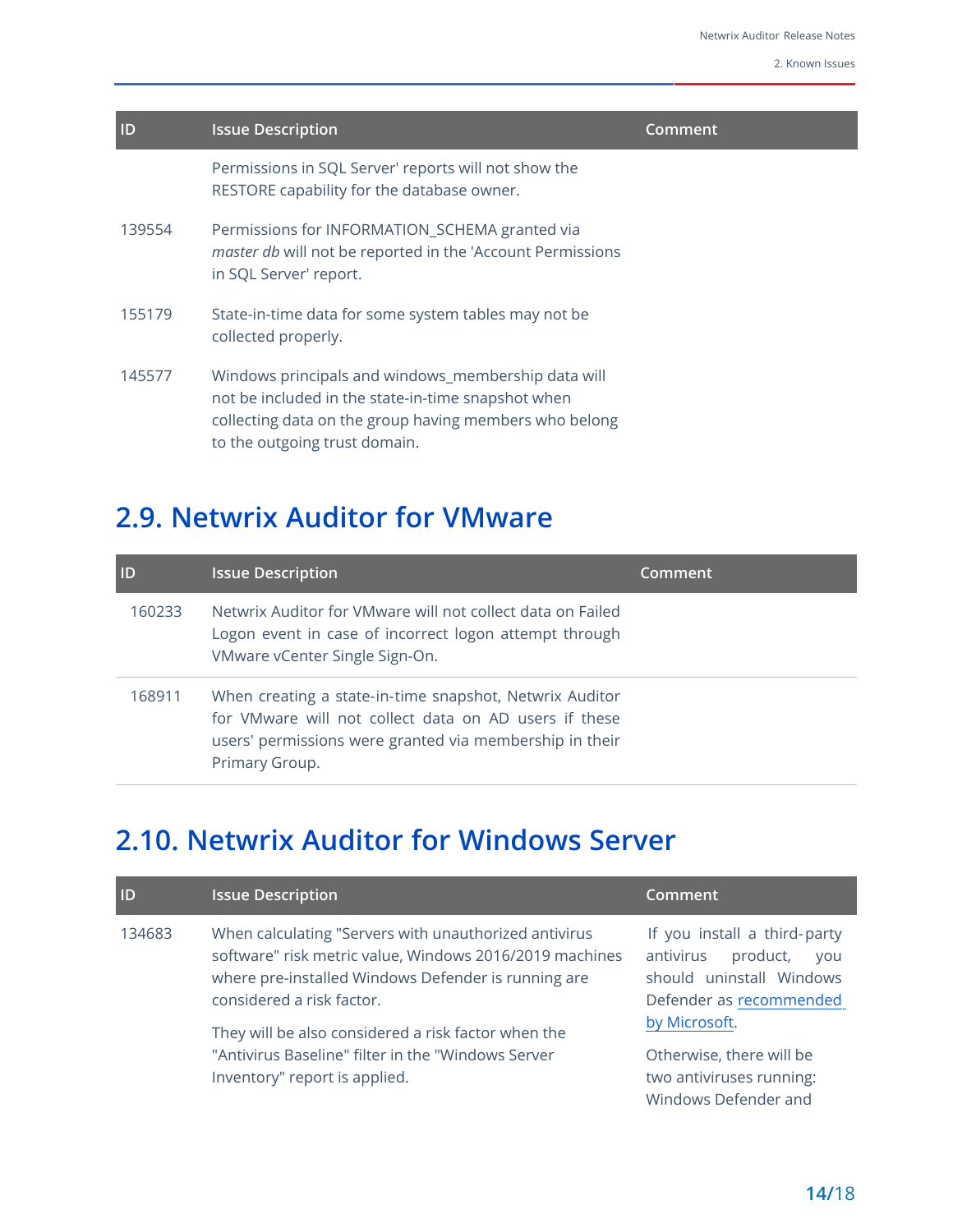| ID                   | <b>Issue Description</b>                                                                                                                                                                                                                                                                                                                                                                                                                                                                                       | Comment                                                                                                                                                                                                                                                                                                               |
|----------------------|----------------------------------------------------------------------------------------------------------------------------------------------------------------------------------------------------------------------------------------------------------------------------------------------------------------------------------------------------------------------------------------------------------------------------------------------------------------------------------------------------------------|-----------------------------------------------------------------------------------------------------------------------------------------------------------------------------------------------------------------------------------------------------------------------------------------------------------------------|
|                      |                                                                                                                                                                                                                                                                                                                                                                                                                                                                                                                | third-party solution. In this<br>case, Netwrix Auditor will<br>treat Windows Defender as<br>a main anitvirus, and<br>related calculations will be<br>performed accordingly.                                                                                                                                           |
| 102460               | When calculating "Servers with unauthorized antivirus<br>software" risk metric value, Windows 7 machines where<br>pre-installed Windows Defender is running are considered<br>a risk factor.                                                                                                                                                                                                                                                                                                                   | <b>Microsoft Action Center</b><br>does not classify Windows<br>Defender on Windows 7<br>machines as antivirus<br>software (see this article for<br>more information). Use<br>fully-featured antivirus<br>software, e.g. Kaspersky<br>Internet Security, ESET File<br>security, Microsoft Security<br>Essentials, etc. |
| 12743                | Some registry changes may be reported as who=system or<br>who=computer account.                                                                                                                                                                                                                                                                                                                                                                                                                                |                                                                                                                                                                                                                                                                                                                       |
| 12745                | Software upgrade is reported by the product as two<br>consecutive changes: software removal and software<br>installation. The entry for software removal will have the<br>"System" value in the "Who" column.                                                                                                                                                                                                                                                                                                  | Look for the user name in<br>the entry for software<br>installation to determine<br>who performed the<br>upgrade.                                                                                                                                                                                                     |
| <b>User Activity</b> |                                                                                                                                                                                                                                                                                                                                                                                                                                                                                                                |                                                                                                                                                                                                                                                                                                                       |
| 12763                | Links to video recordings will not open from reports saved<br>in the doc/xls format, or reports received by subscription<br>and attached to emails in one of these formats.                                                                                                                                                                                                                                                                                                                                    | Save reports in the PDF<br>format and select this<br>format when configuring a<br>subscription to a report.                                                                                                                                                                                                           |
| 12807                | On Windows 8.1/Windows Server 2012, the information on<br>the launch of Windows Store (Metro-style) applications is<br>not written to the detailed activity log (reports metadata),<br>as applications in a tile-based interface do not have<br>application descriptions or window titles. Therefore, data<br>search or positioning inside video files will be unavailable<br>for such applications. A video recording session will not<br>start before the user accesses their desktop for the first<br>time. |                                                                                                                                                                                                                                                                                                                       |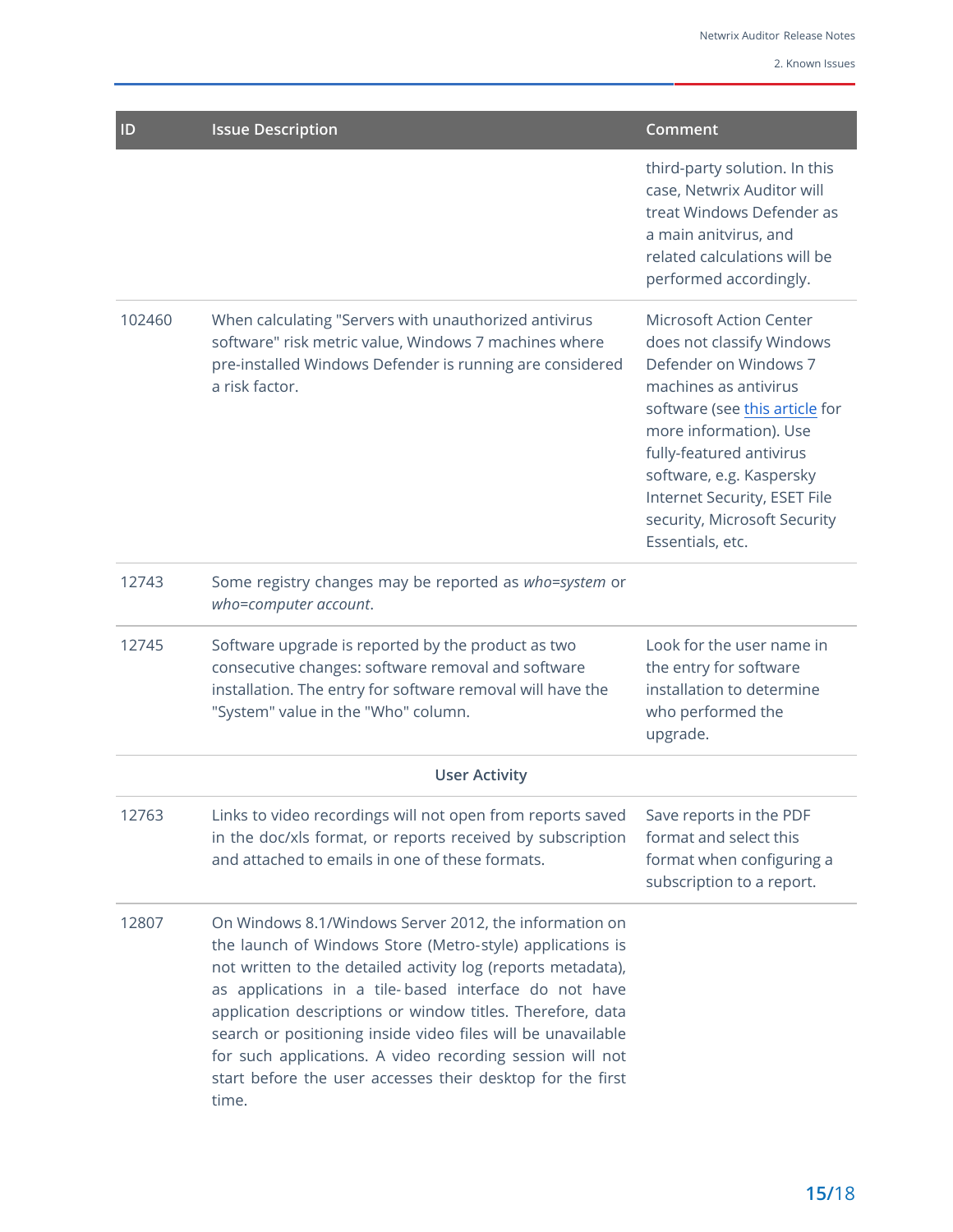| ID    | <b>Issue Description</b>                                   | Comment |
|-------|------------------------------------------------------------|---------|
| 12451 | Video capture of an RDP session will be terminated if this |         |
|       | session is taken over by another user.                     |         |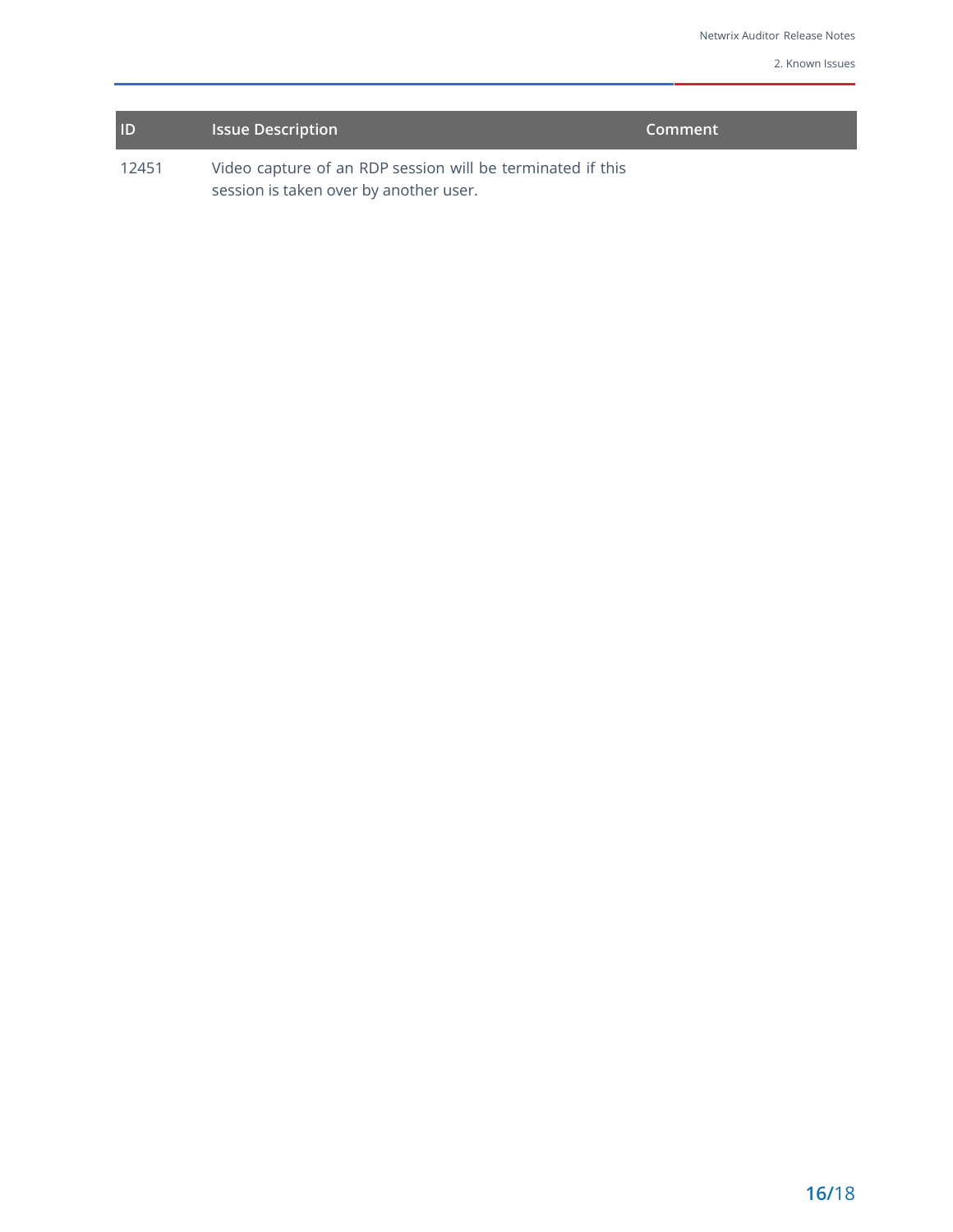## <span id="page-16-0"></span>**3. What Has Been Fixed**

This section lists issues that were known in the earlier versions and have been fixed in Netwrix Auditor 10.

| <b>Issue</b>          | <b>Description</b>                                                                                                                                                                                                                                                                                                                                      |
|-----------------------|---------------------------------------------------------------------------------------------------------------------------------------------------------------------------------------------------------------------------------------------------------------------------------------------------------------------------------------------------------|
| Ticket 175256, 182087 | After upgrade from the version 9.7, Netwrix Auditor for<br>Windows Server is unable to collect data from the target<br>servers with the Network traffic compression option<br>enabled.                                                                                                                                                                  |
| <b>Ticket 181745</b>  | Netwrix Auditor for Windows Server is stuck while reading<br>empty or corrupted reader buffer file.                                                                                                                                                                                                                                                     |
| <b>Ticket 181895</b>  | Netwrix Auditor for VMware Health log contains the<br>following error: "Failed to discover membership of <account><br/>because object or item referred to could not be found." when<br/>trying to collect state-in-time data. The reason is empty AD<br/>logon name.</account>                                                                          |
| <b>Ticket 182598</b>  | Netwrix Auditor for Windows Server. The Netwrix Auditor<br>Health log contains the following error: "Software install &<br>remove data provider failed: The system cannot find the file<br>specified.".                                                                                                                                                 |
| <b>Ticket 183162</b>  | Netwrix Auditor for File Servers. The "Folder permission"<br>state- in- time report takes much longer to generate<br>regardless of a snapshot size.                                                                                                                                                                                                     |
| <b>Ticket 183741</b>  | Netwrix Auditor for File Servers. The Netwrix Auditor<br>Health log contains the following error: "Cannot establish a<br>connection to a Compression Service (0x80070035 The<br>network path was not found)". The reason is that the product<br>tries to install compression service to a server previously<br>removed from an Active Directory domain. |
| <b>Ticket 183957</b>  | Netwrix Auditor for SharePoint Online. The Netwrix Auditor<br>Health log contains the following error: "Unable to parse the<br>following event: {} Skip this event".                                                                                                                                                                                    |
| <b>Ticket 169002</b>  | The Netwrix Auditor for Windows Server Health log<br>contains the following error: 'User credentials cannot be<br>used for local connections'.                                                                                                                                                                                                          |